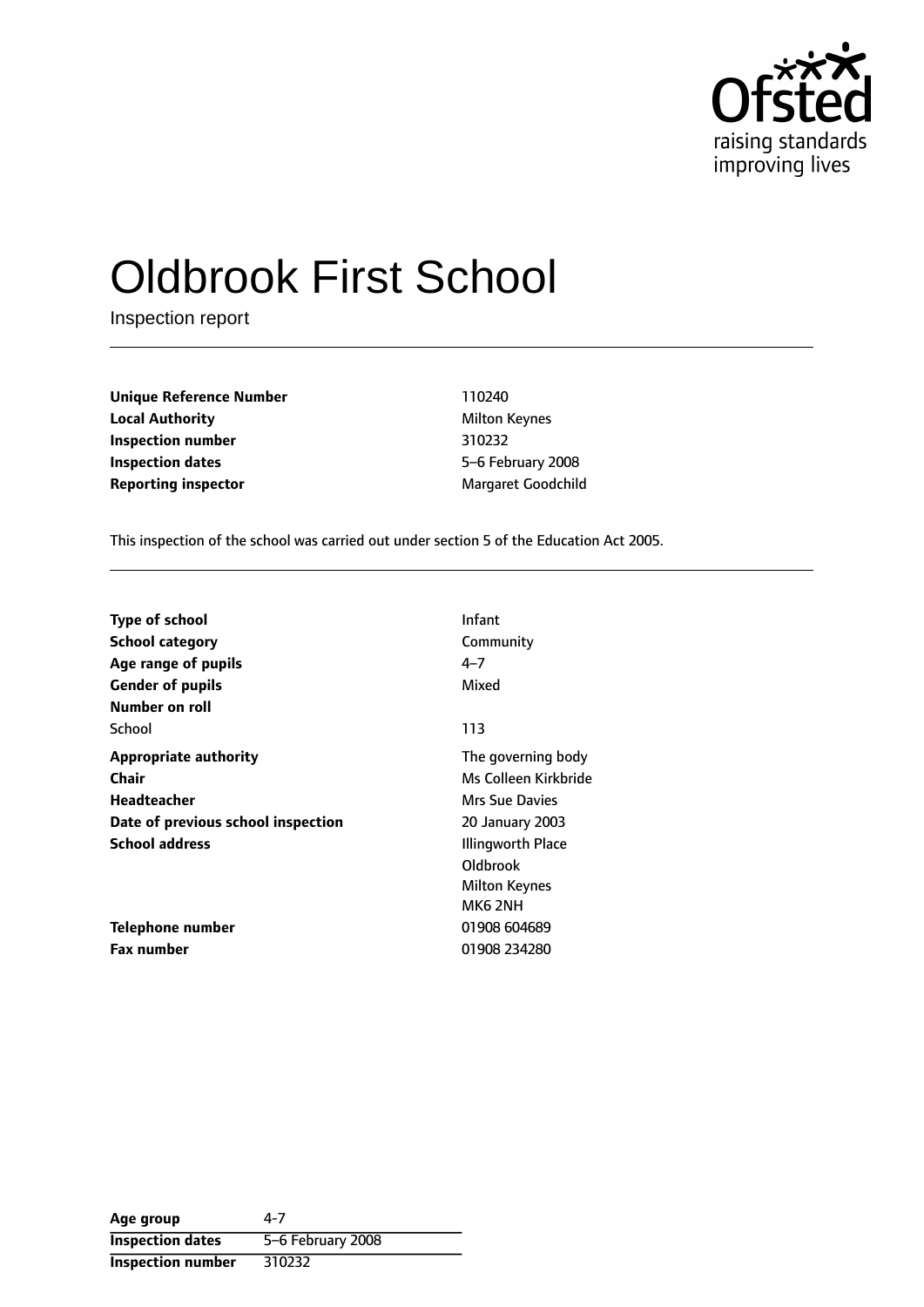.

© Crown copyright 2008

#### Website: www.ofsted.gov.uk

This document may be reproduced in whole or in part for non-commercial educational purposes, provided that the information quoted is reproduced without adaptation and the source and date of publication are stated.

Further copies of this report are obtainable from the school. Under the Education Act 2005, the school must provide a copy of this report free of charge to certain categories of people. A charge not exceeding the full cost of reproduction may be made for any other copies supplied.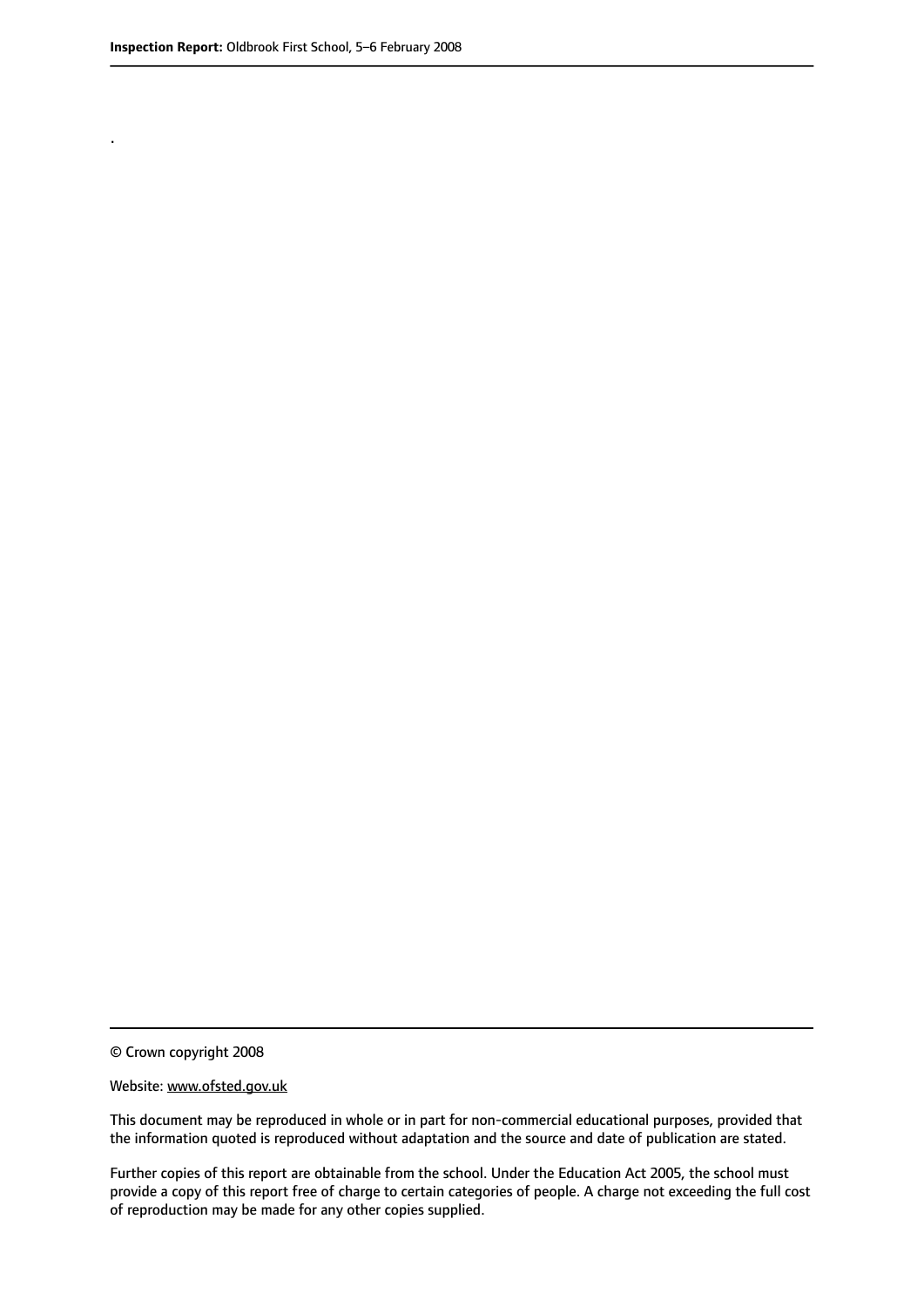# **Introduction**

The inspection was carried out by an Additional Inspector.

## **Description of the school**

Since the last inspection, this small infant school has seen a substantial increase in the proportion of minority ethnic pupils on its roll. There are currently three times as many as in schools nationally. In the Foundation Stage and Year 1, over 80 per cent of pupils are of minority ethnic heritage. Many of these pupils speak English as an additional language and some join the school speaking no English. Pupils come from a range of ethnic backgrounds, with 17 different languages spoken. After White British, the next biggest group is Asian or Asian British with a fair number of pupils also from Black or Black British African backgrounds. The percentage of pupils eligible for free school mealsis a bit above average. Fewer pupils have learning difficulties than in schools nationally and they have a wide mixture of special needs. The mobility rate is high and an increasing number of pupils join and leave the school other than at the usual times. The school has Investors in People status, the Basic Skills Quality Mark, the Gold Healthy Schools Award, National Healthy Schools status, the Arts Mark Silver Award and Active Mark. A new headteacher took up post in September 2007.

## **Key for inspection grades**

| Grade 1 | Outstanding  |
|---------|--------------|
| Grade 2 | Good         |
| Grade 3 | Satisfactory |
| Grade 4 | Inadequate   |
|         |              |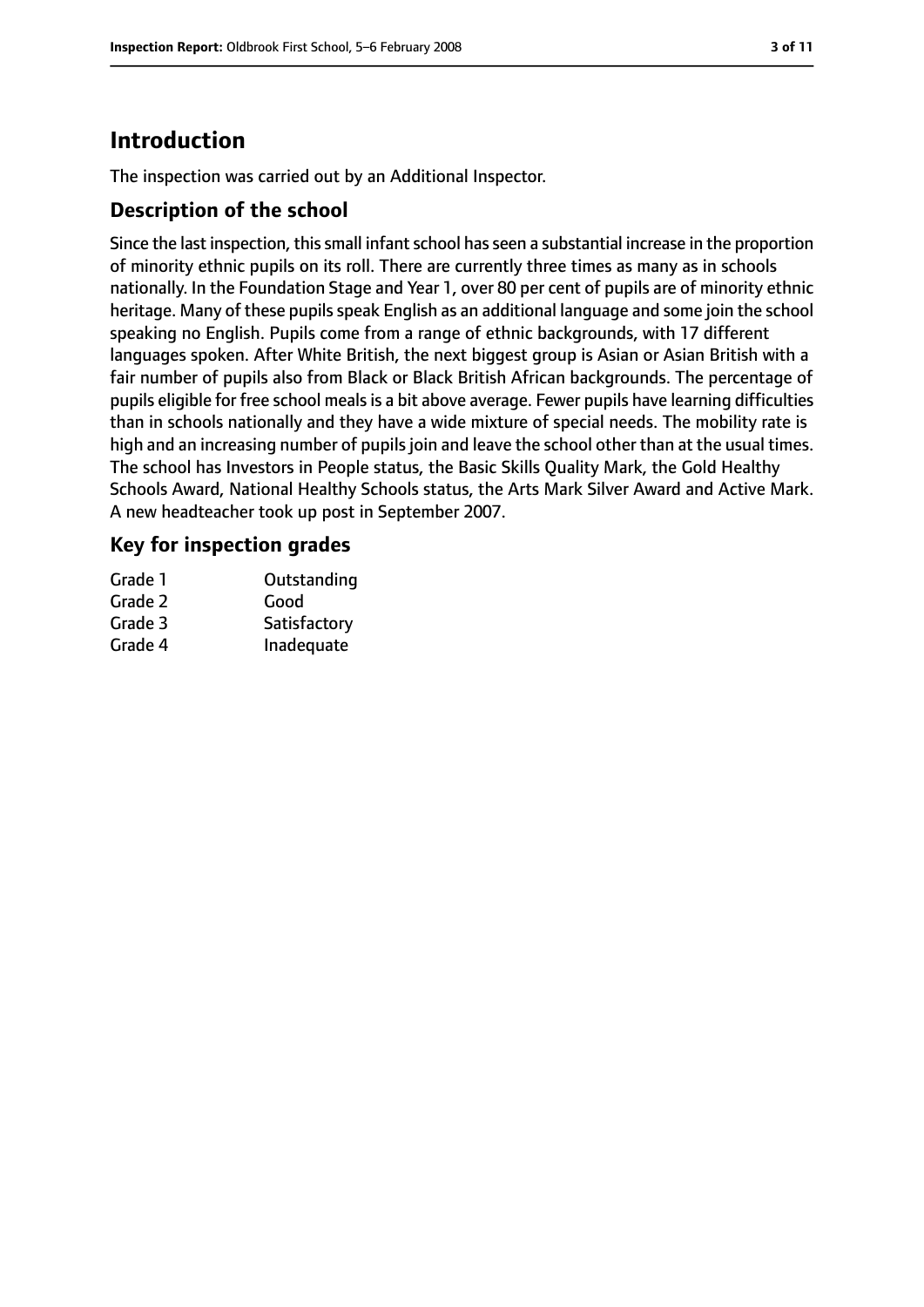# **Overall effectiveness of the school**

#### **Grade: 2**

This is a good school with outstanding features. Parents are pleased with the school's work, describing it as 'a lovely school' that provides a 'solid foundation'. They find the staff very approachable. Their children enjoy school and 'come out smiling'.

Good teaching and an outstanding curriculum enable pupils to achieve well, including those from minority ethnic backgrounds. Attainment on entry is below average overall with significant numbers of children entering the school with attainment well below average in language and social skills. Children make good progress in the Foundation Stage and in Years 1 and 2. Pupils reach standards that are average overall and above average in writing by the end of Year 2. However, in the most recent national tests, girls reached higher standards than boys, especially in reading and writing. Standards in mathematics have improved significantly since the last inspection.

There is a clear sense of community in the school and pupils' varied backgrounds are a source of celebration. Combined with outstanding care, guidance and support, this enables pupils to make outstanding progress in their personal development. Pupils enjoy coming to school and have very positive attitudes to learning. They talk excitedly about lessons and say that learning is 'fun and brilliant'. Relationships are very good throughout the school and pupils work and play harmoniously together.

The school is led and managed well. The school has sustained and built well on the strengths identified at the last inspection. Very secure systems are in place for supporting and quickly integrating the many new arrivals to the school. Furthermore, the outstanding vision and high expectations of the new headteacher are providing a very clear direction to the school's work. Consequently, it is well placed to improve further. All the staff are strongly committed to making it as good as possible and display great sensitivity to pupils' individual needs. Outstanding partnerships with other agencies support them in this. A good amount of information is collected about the school's effectiveness but the headteacher has, rightly, identified the need to refine self-evaluation. For example, the school has begun to develop the role of subject leaders, but not all are yet sufficiently experienced to fully contribute to self-evaluation. The governing body provides satisfactory support to the school. It is small and there have been difficulties recruiting governors. The chair of governors has an in-depth knowledge of the school but some new governors were appointed recently and the governing body is working to develop its role.

# **Effectiveness of the Foundation Stage**

#### **Grade: 2**

From a low starting point, children in the Foundation Stage make good progress to reach standards that are a bit below average by the time they move into Year 1. Teaching is good overall and sometimes outstanding, especially in the promotion of language and communication. Varied indoor and outdoor activities capture the children's interest exceptionally well. The staff work very effectively together in fostering children's enjoyment of learning and expanding their horizons. As a result, children develop self-confidence and show concentration and purpose. The school has close links with local pre-schools and thorough systems for finding out what children can do when they enter the Foundation Stage. These take appropriate account of parents' views. The assessment and tracking of children's progress is very thorough. Staff plan carefully together to make sure activities build on children's prior learning. Children do not,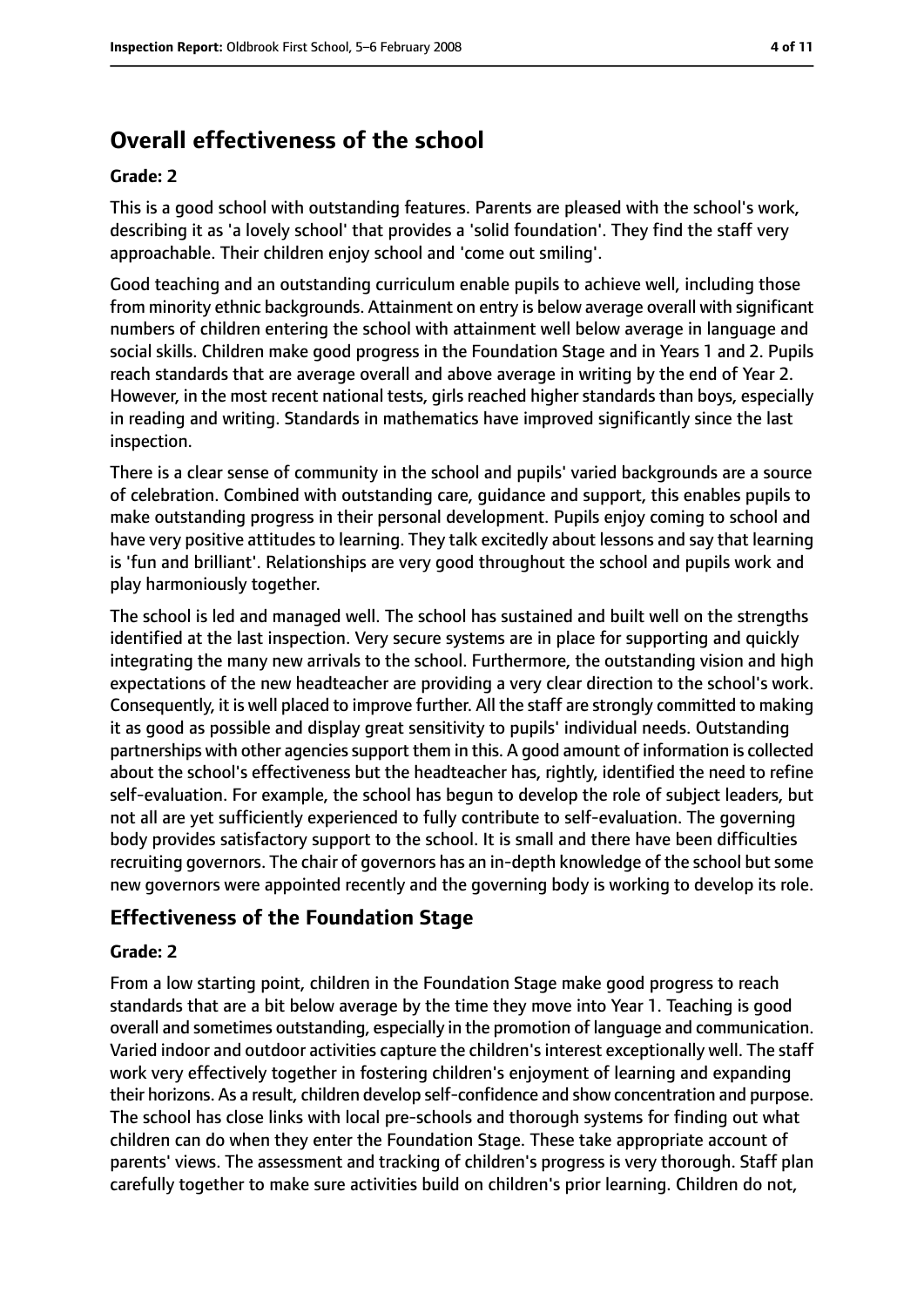however, have individual learning targets to ensure that tasks are matched precisely to the next steps in their learning. The school is strengthening the connections between learning in the Foundation Stage and Key Stage 1. Parents are kept well informed and have good opportunities to become involved in their children's learning. The Foundation Stage manager is an Early Years consultant, supporting other schools and receiving visitors to observe Oldbrook's good practice.

# **What the school should do to improve further**

- Raise the attainment of boys throughout the school and raise achievement at Key Stage 1 in reading and particularly in mathematics to bring it in line with that in writing.
- Strengthen self-evaluation by developing the role of subject leaders and governors in monitoring the school's work.

# **Achievement and standards**

## **Grade: 2**

In 2007, those pupils who had been in the school since the beginning of Year 1 reached above average standards in reading, writing and mathematics. There is no significant difference between the achievement of pupils for whom English is an additional language and other pupils. Some good intervention strategies help ensure that the small number of pupils with learning difficulties reach standards in line with similar pupils nationally. Pupils reach well above average standards in art and design. There are vibrant, stimulating two and three-dimensional work produced in lessons, and through work with artists-in-residence.

# **Personal development and well-being**

## **Grade: 1**

Pupils' personal development, including their spiritual, moral, social and cultural development, is outstanding. They are delightful ambassadors for the school and, most importantly, are developing an understanding of the special gifts that each of them has to offer, and finding out how they can use these in their learning. They are extremely enthusiastic about school. They are lively and confident but also supportive and thoughtful towards one another. They say that they feel happy, safe and secure, and know that they are trusted, listened to and treated fairly. Behaviour is good, and many pupils behave very well. Attendance has been good in recent years. The school does all it can to encourage parents to send their children to school regularly. However, extended holidays have recently reduced the overall attendance rate to satisfactory. Pupils develop an extremely clear understanding of healthy living, including the importance of eating a balanced diet. They take part in a wide range of physical activities and express their feelings well in circle time. They readily take responsibility, contributing ideas about school effectiveness through the school council, collecting money for charities and acting as 'buddies' to new pupils. The good progress that pupils make in basic skills and the many positive personal qualities they develop prepare them well for the future.

# **Quality of provision**

# **Teaching and learning**

## **Grade: 2**

Teachers and teaching assistants plan lessons well together. Pupils know what they are meant to learn because expectations are made clear to them. Teachers have good subject knowledge,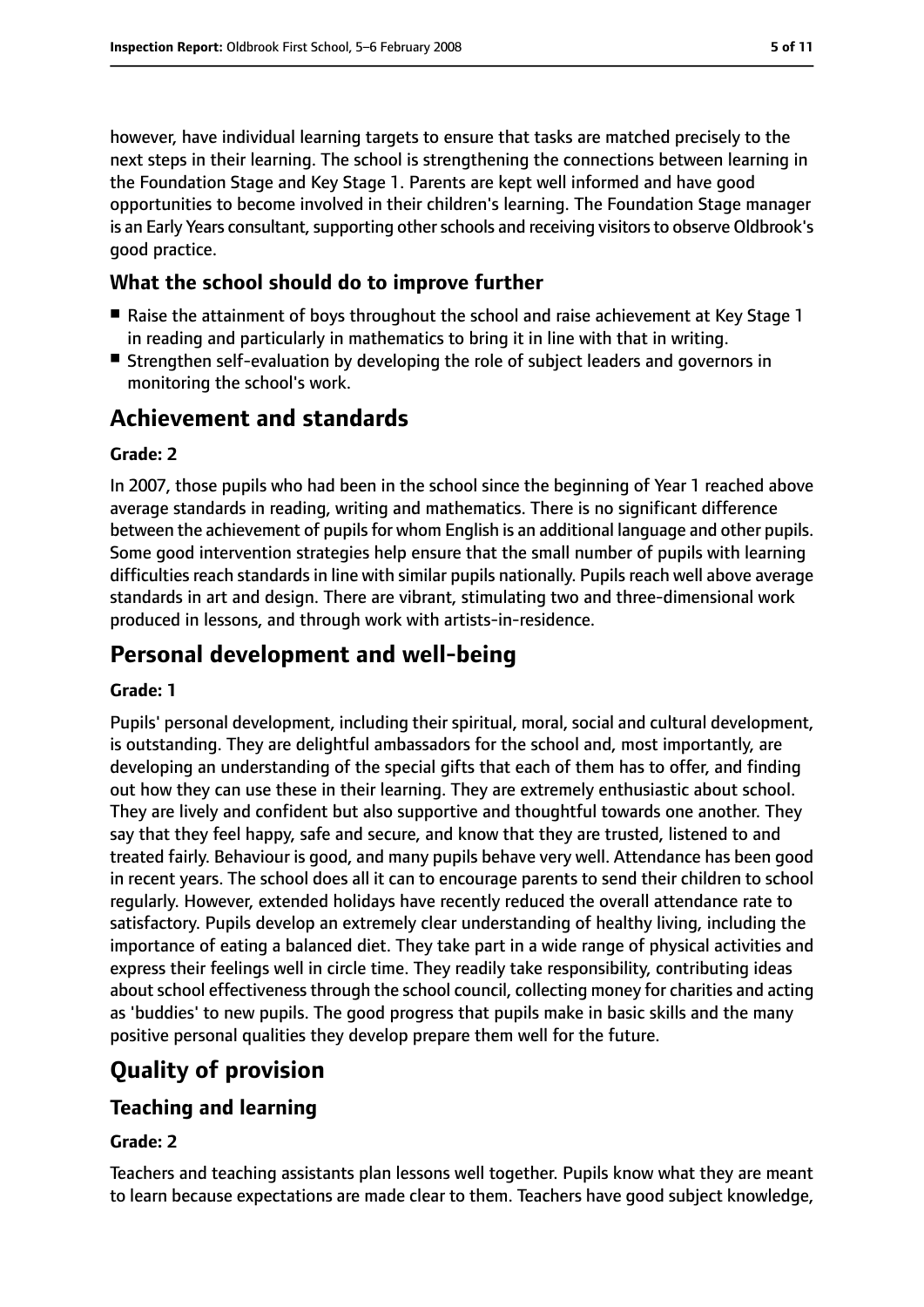especially in the teaching of writing, and they manage pupils' behaviour well. They provide pupils with very good opportunities to develop their speaking and listening skills, through asking probing questions that get pupils to explain their thinking, and by giving pupils good opportunities to discuss their ideas in pairs. This is one of the main reasons why pupils do well in writing. Pupils are being taught how best they learn and what particular strengths they bring to learning. Good use is made of visual resources to support pupils learning English, and the use of practical resources, in mathematics for example, engages pupils' interest. Occasionally, during practical activities, they need to be organised better and supervised more closely to ensure they use their time well and remain focused. Staff generally use effective methods to teach new concepts but these are not always matched to the needs of all the pupils, especially in mathematics.

## **Curriculum and other activities**

#### **Grade: 1**

The curriculum is matched extremely well to pupils' learning needs and is exciting and relevant. As many pupils join the school with very limited language and social skills, very appropriate emphasis is placed on speaking and listening, and learning through play in the Foundation Stage and in Year 1. Throughout the school, drama, visiting theatre groups, storytellers, role-play and puppets are used very effectively to promote speaking and listening. Creativity is promoted very well: the school works closely with local artists, and the curriculum is enlivened by a wide range of special events and educational visits. For example, there are science workshops, trips to theatres and museums, visits to a zoo and safari park, and involvement in various performances. Through its extended day, the school provides a breakfast club and a number of after school clubs that are popular with the pupils.

## **Care, guidance and support**

#### **Grade: 1**

Procedures for safeguarding and protecting pupils are very thorough. All staff are trained in first aid. The school works very closely with a range of external agencies to support pupils with learning and other needs. It has very effective procedures for supporting pupils who are at an early stage of learning English. A learning mentor runs a nurture group for pupils with the most significant needs as well as providing other activities to promote pupils' self-esteem. A system of rewards is well established and valued by pupils. Partnership with parents is good and improving. They are kept well informed and the school has provided workshops for parents to find out about learning in literacy, numeracy, phonics and healthy eating. Pupils contribute to their own end of year reports, are involved in evaluating their progress twice a term and those in Years 1 and 2 know their targets for improvement.

# **Leadership and management**

#### **Grade: 2**

The headteacher is ably supported by the assistant headteacher in working towards her vision to turn this into an outstanding school. Senior leaders collect a wealth of data: they make good use of this to judge the school's performance, to track how well pupils are doing and to set challenging targets.. The school works to very good effect with a group of local infant schools as well as with other educational establishments. Senior leaders readily embrace local and national initiatives and welcome any innovation that is likely to enrich pupils' learning. For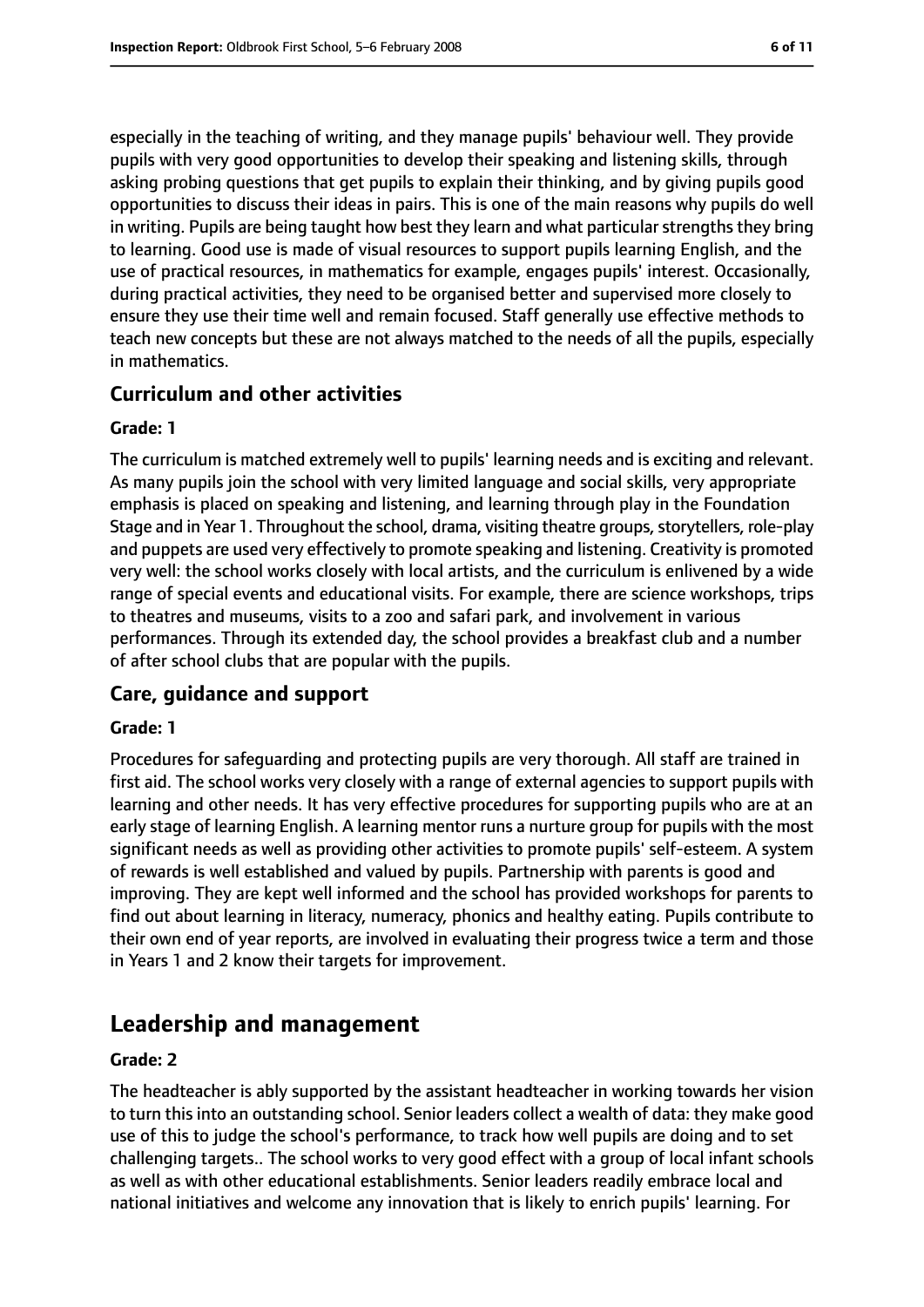example, a project is helping pupils to identify the particular qualities that each brings to learning. This is inspiring pupils and staff alike. Staff have very good opportunities to improve their effectiveness through training and visits to other schools to observe best practice. Performance management is used well to improve teachers' effectiveness and valuable training has been provided for subject leaders, although some still need to develop aspects of their role.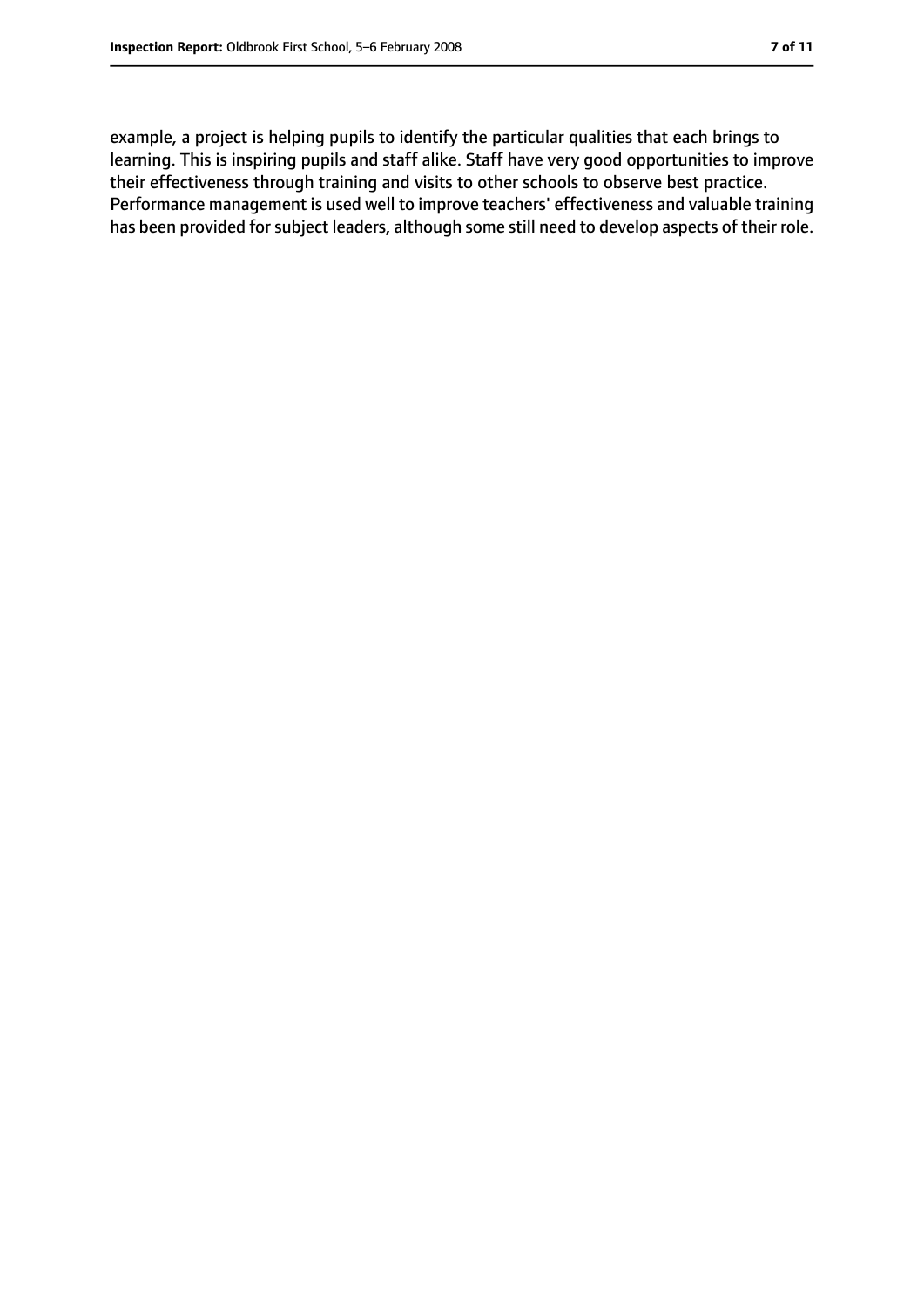**Any complaints about the inspection or the report should be made following the procedures set out in the guidance 'Complaints about school inspection', which is available from Ofsted's website: www.ofsted.gov.uk.**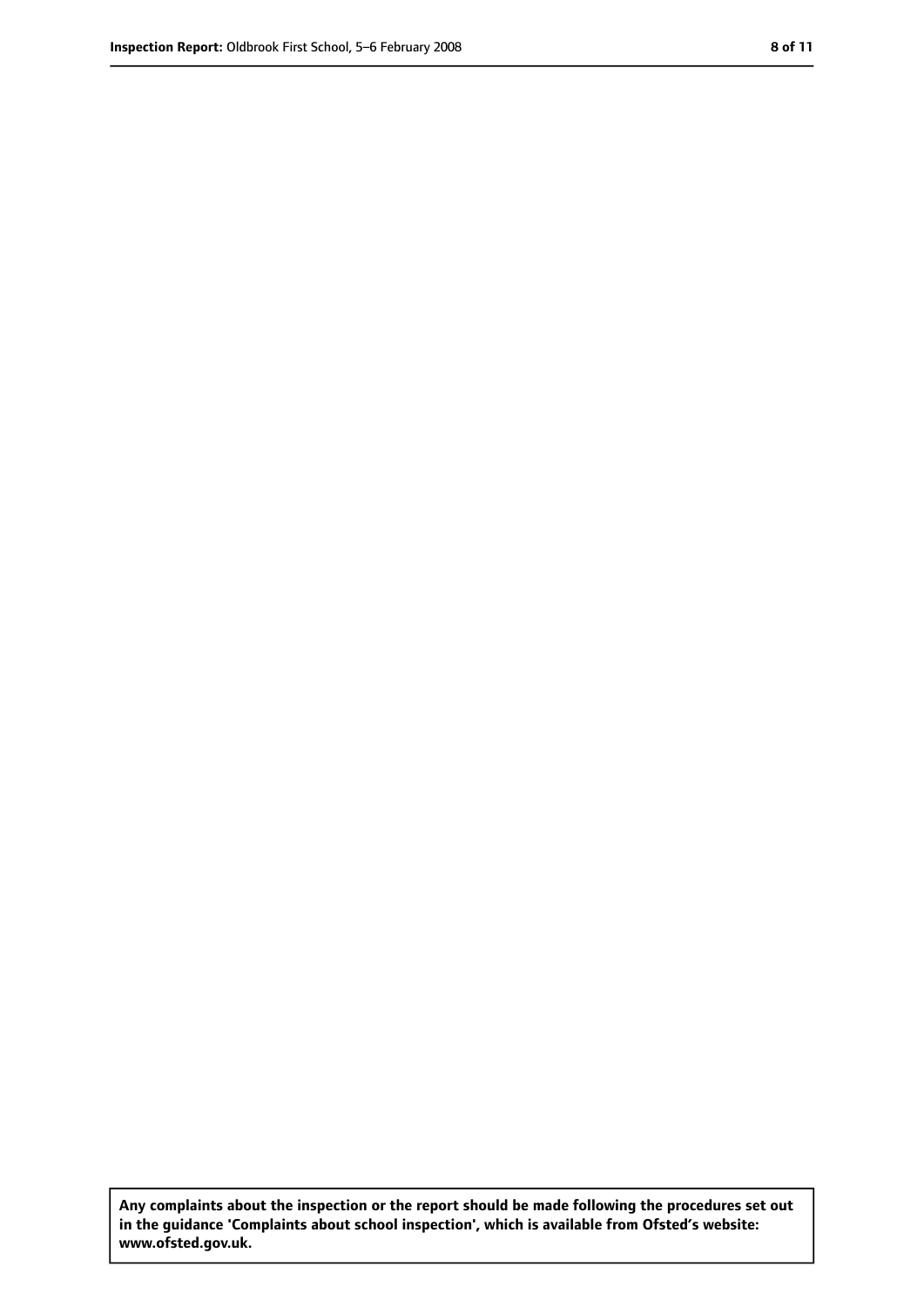#### **Annex A**

# **Inspection judgements**

| $^{\backprime}$ Key to judgements: grade 1 is outstanding, grade 2 good, grade 3 satisfactory, and | <b>School</b>  |
|----------------------------------------------------------------------------------------------------|----------------|
| arade 4 inadequate                                                                                 | <b>Overall</b> |

# **Overall effectiveness**

| How effective, efficient and inclusive is the provision of education, integrated<br>care and any extended services in meeting the needs of learners? |     |
|------------------------------------------------------------------------------------------------------------------------------------------------------|-----|
| Effective steps have been taken to promote improvement since the last<br>inspection                                                                  | Yes |
| How well does the school work in partnership with others to promote learners'<br>well-being?                                                         |     |
| The effectiveness of the Foundation Stage                                                                                                            |     |
| The capacity to make any necessary improvements                                                                                                      |     |

## **Achievement and standards**

| How well do learners achieve?                                                                               |  |
|-------------------------------------------------------------------------------------------------------------|--|
| The standards <sup>1</sup> reached by learners                                                              |  |
| How well learners make progress, taking account of any significant variations between<br>groups of learners |  |
| How well learners with learning difficulties and disabilities make progress                                 |  |

# **Personal development and well-being**

| How good is the overall personal development and well-being of the<br>learners?                                  |  |
|------------------------------------------------------------------------------------------------------------------|--|
| The extent of learners' spiritual, moral, social and cultural development                                        |  |
| The extent to which learners adopt healthy lifestyles                                                            |  |
| The extent to which learners adopt safe practices                                                                |  |
| How well learners enjoy their education                                                                          |  |
| The attendance of learners                                                                                       |  |
| The behaviour of learners                                                                                        |  |
| The extent to which learners make a positive contribution to the community                                       |  |
| How well learners develop workplace and other skills that will contribute to<br>their future economic well-being |  |

# **The quality of provision**

| How effective are teaching and learning in meeting the full range of the<br>learners' needs?          |  |
|-------------------------------------------------------------------------------------------------------|--|
| How well do the curriculum and other activities meet the range of needs<br>and interests of learners? |  |
| How well are learners cared for, quided and supported?                                                |  |

 $^1$  Grade 1 - Exceptionally and consistently high; Grade 2 - Generally above average with none significantly below average; Grade 3 - Broadly average to below average; Grade 4 - Exceptionally low.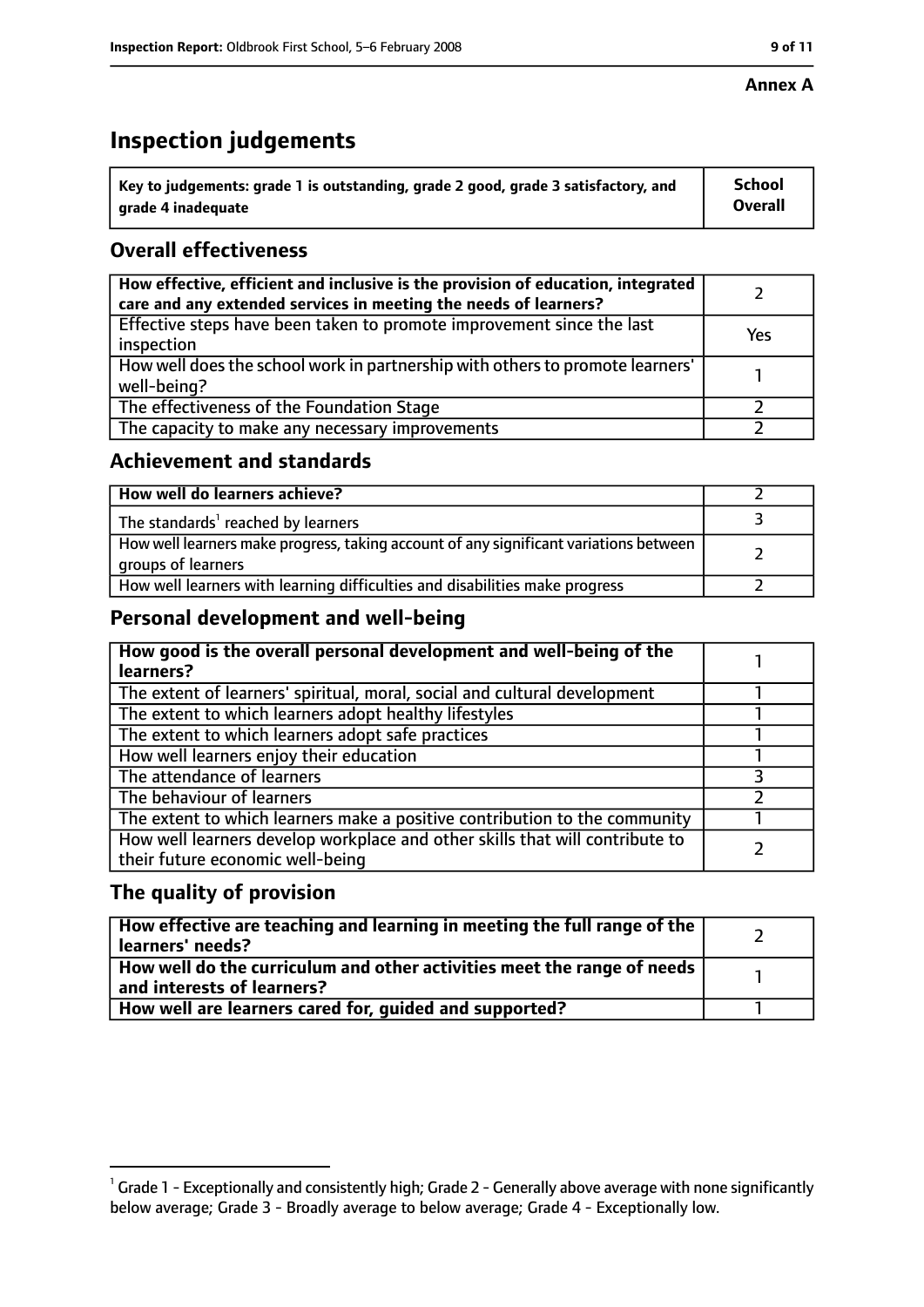# **Annex A**

# **Leadership and management**

| How effective are leadership and management in raising achievement<br>and supporting all learners?                                              |     |
|-------------------------------------------------------------------------------------------------------------------------------------------------|-----|
| How effectively leaders and managers at all levels set clear direction leading<br>to improvement and promote high quality of care and education |     |
| How effectively leaders and managers use challenging targets to raise standards                                                                 |     |
| The effectiveness of the school's self-evaluation                                                                                               |     |
| How well equality of opportunity is promoted and discrimination tackled so<br>that all learners achieve as well as they can                     |     |
| How effectively and efficiently resources, including staff, are deployed to<br>achieve value for money                                          |     |
| The extent to which governors and other supervisory boards discharge their<br>responsibilities                                                  | 3   |
| Do procedures for safequarding learners meet current government<br>requirements?                                                                | Yes |
| Does this school require special measures?                                                                                                      | No  |
| Does this school require a notice to improve?                                                                                                   | No  |